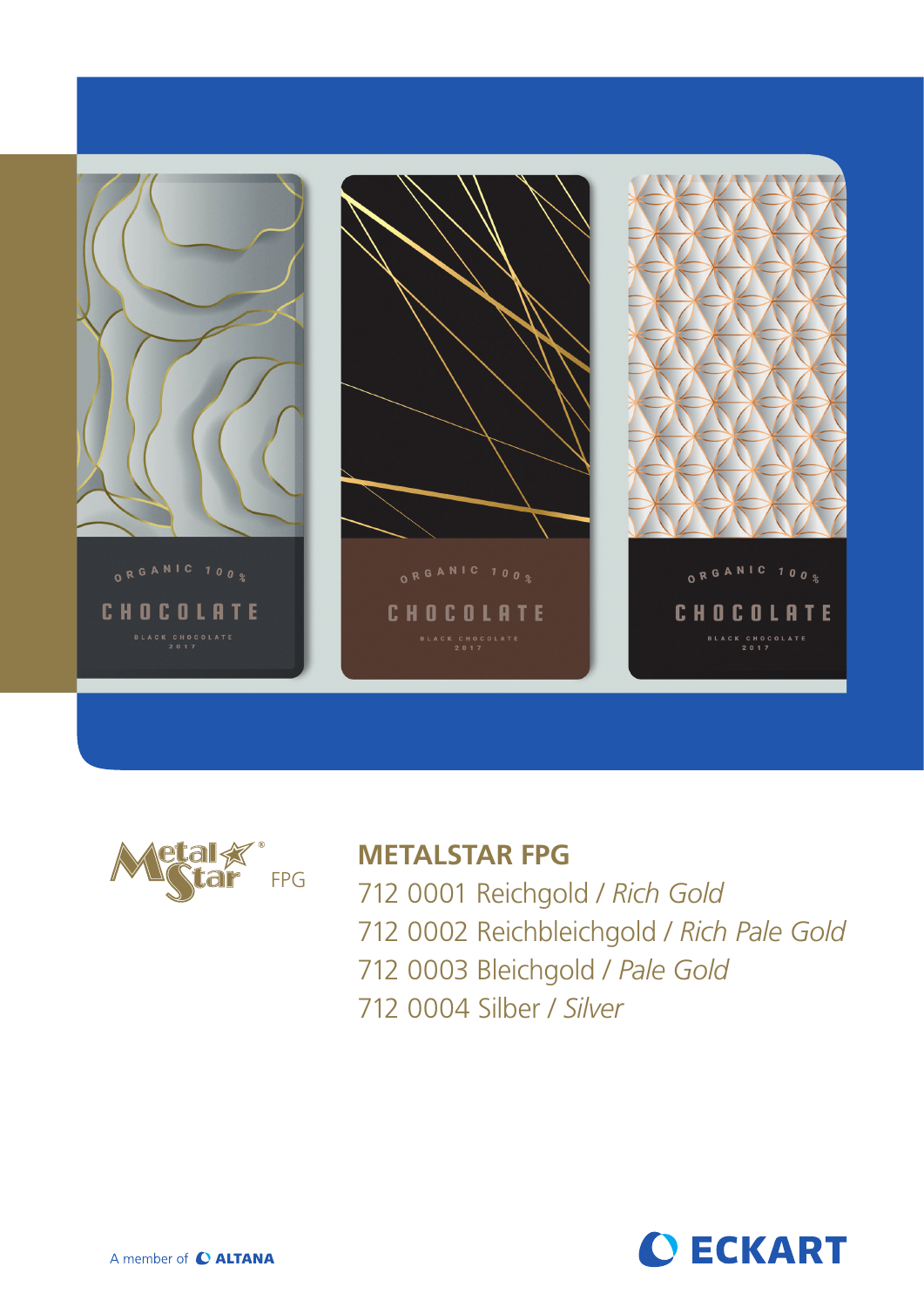

### **METALSTAR FPG**

712 0001 Reichgold / *Rich Gold* 712 0002 Reichbleichgold / *Rich Pale Gold* 712 0003 Bleichgold / *Pale Gold*  712 0004 Silber / *Silver*

Hochwertig, lagerstabil, migrationsarm: So lässt sich unsere neue 1K-Offsetdruckfarbenserie METALSTAR FPG 712 kurz und treffend beschreiben.

Das Kürzel "FPG" im Namen verweist dabei auf die Food Packaging Grade-Produkte bei ECKART. Sie werden nach GMP (Good Manufacturing Practice) produziert und unterliegen besonders strengen Vorschriften. Alle Bestandteile sind in der Schweizer Bedarfsgegenständeverordnung (SR 817.023.21) enthalten.

Die leafing Druckfarben der METALSTAR FPG 712-Serie bestechen durch ihre metallische Eleganz– wählen Sie Ihren Favoriten aus den verschiedenen Schattierungen Silber, Reichgold, Bleichgold und Reichbleichgold. Glanz und Brillanz dieser neuen benzin- und mineralölfreien Farben brauchen den Vergleich mit mineralölbasierenden Offsetdruckfarben nicht scheuen.

Das ideale Anwendungsgebiet? Eindeutig die metallicfarbene Veredelung von Papier- und Kartonsubstraten! Und zwar speziell für Außenverpackungen von trockenen Lebensmitteln.

Als weitere Einsatzmöglichkeit sehen wir andere Marktsegmente mit hohen regulatorischen Anforderungen. Hier empfiehlt sich jedoch immer der kundeneigene Test - bezogen auf die konkrete Anwendung.

Die FPG-Produkte haben nicht nur optische Vorzüge: Bereits bei der Entwicklung der neuen Druckfarbenserie wurde großer Wert auf zahlreiche Verbesserungen bei den technischen Eigenschaften gelegt. Insbesondere die sehr gute Lagerstabilität und das robuste Laufverhalten auf der Druckmaschine haben unsere Techniker begeistert.

Überzeugen Sie sich selbst - lernen Sie die neue METALSTAR FPG 712-Serie kennen! Fordern Sie Ihre Druckfarbenmuster zum Test sowie die Unbedenklichkeitserklärung über die Nutzung der Druckfarben beim indirekten Kontakt mit Lebensmitteln gerne als PDF bei uns an.

*High-quality, long shelf life, low-migration: that's how our new 1K METALSTAR FPG 712 offset ink series can be most briefly and aptly described.*

*The "FPG" abbreviation in the name refers to ECKART's Food Packaging Grade products. They are produced in accordance with GMP (Good Manufacturing Practice) and are governed by particularly strict regulations. All ingredients are listed on Swiss Ordinance (SR 817.023.21).*

*The leafing inks in the METALSTAR FPG 712 series win admirers for their metallic elegance – choose your favorite from the various shades of silver, rich gold, pale gold, and rich pale gold. These new spirit- and mineral oil-free inks stand up to any comparison with mineral oil-based offset inks in terms of shine and brilliance.*

*The ideal application area? Clearly the metallic-colored finish on paper and card substrates! Not to mention the outer packaging of dried foods.*

*We see further possible uses in other market segments with high regulatory requirements. Here, however, it is recommended that customers conduct their own tests based on the specific application.*

*The FPG products not only offer benefits in terms of their looks: When developing the new ink series, there was a real focus on achieving numerous improvements in relation to the technical properties. The very good storage stability and the solid running performance on the printing machine especially impressed our engineers.* 

*Find out more about the new METALSTAR FPG 712 series for yourself! Get in touch with us to request your ink sample for testing as well as the certificate of compliance in PDF format detailing the use of inks in indirect contact with foodstuffs.*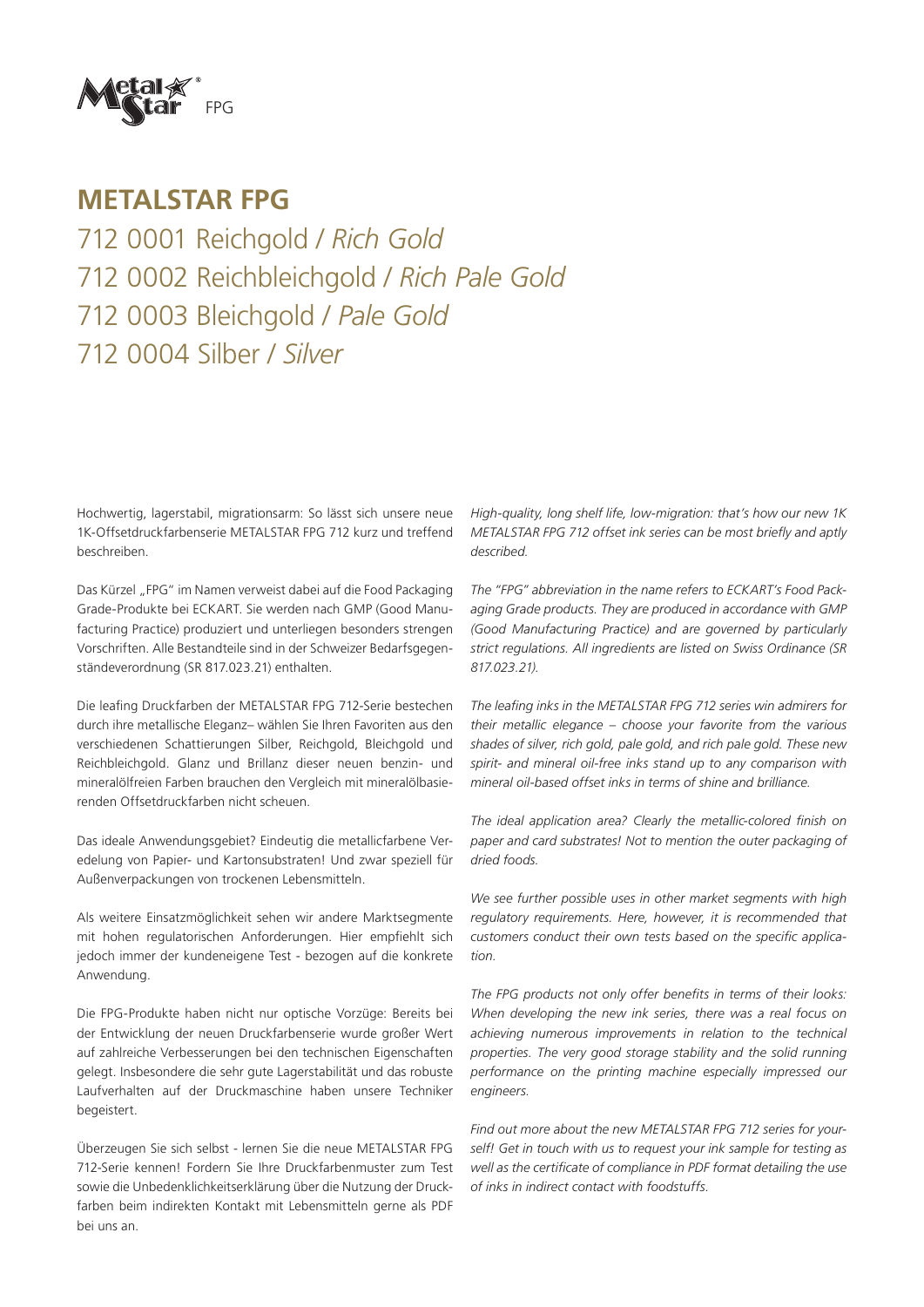

## **METALSTAR FPG**

712 0001 Reichgold / *Rich Gold* 712 0002 Reichbleichgold / *Rich Pale Gold* 712 0003 Bleichgold / *Pale Gold*  712 0004 Silber / *Silver*

#### **Technische Informationen /** *Technical information*

| <b>METALSTAR FPG</b>                      | Pigmentgehalt (ca.)/<br>pigment content<br>$\langle$ approx. $\rangle$ | Pigmenttyp /<br>pigment type | Pigmentgröße D 50 (ca.) /<br>pigment size D 50<br>$\langle$ approx. $\rangle$ | Artikelnummer /<br>Article No. |
|-------------------------------------------|------------------------------------------------------------------------|------------------------------|-------------------------------------------------------------------------------|--------------------------------|
| Typ / Type                                | $\%$                                                                   |                              | [µm]                                                                          |                                |
| 712 0001 Reichgold / Rich Gold            | 42                                                                     | Leafing Cornflake            | 2,5                                                                           | 022962                         |
| 712 0002 Reichbleichgold / Rich Pale Gold | 42                                                                     | Leafing Cornflake            | 2,5                                                                           | 023284.                        |
| 712 0003 Bleichgold / Pale Gold           | 42                                                                     | Leafing Cornflake            | 2,5                                                                           | 023285                         |
| 712 0004 Silber /Silver                   | 18                                                                     | Leafing Silverdollar         | 5,0                                                                           | 022885                         |